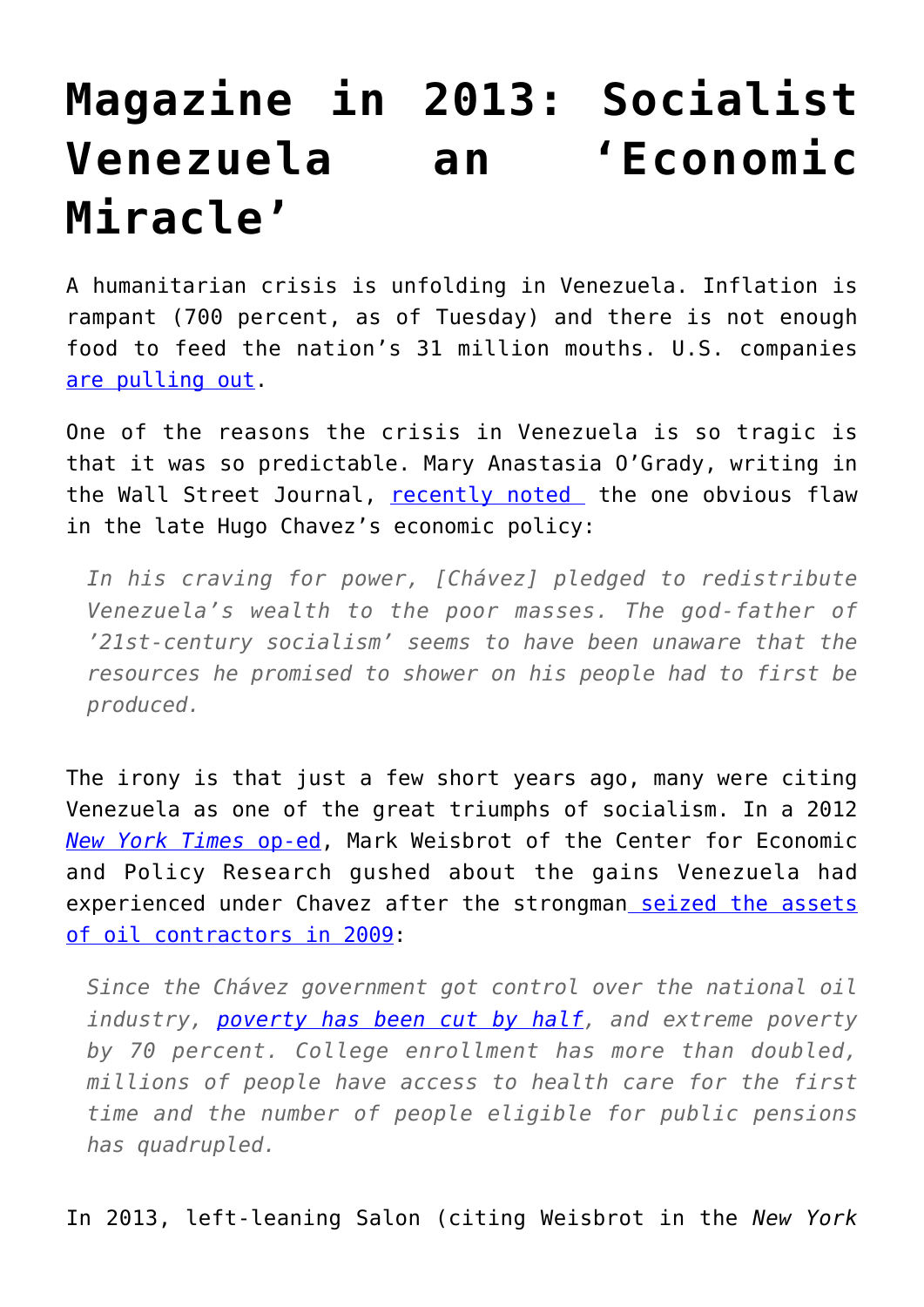*Times*) claimed that Chávez had [performed an "economic](http://www.salon.com/2013/03/06/hugo_chavezs_economic_miracle/) [miracle.](http://www.salon.com/2013/03/06/hugo_chavezs_economic_miracle/)" Writer David Sirota even chided those who refused to acknowledge Venezuela's economic "success":

*Chavez became the bugaboo of American politics because his full-throated advocacy of socialism and redistributionism at once represented a fundamental critique of neoliberal economics, and also delivered some indisputably positive results. Indeed, as shown by some of the most significant indicators, Chavez racked up an economic record that a legacy-obsessed American president could only dream of achieving….*

*When a country goes socialist and it craters, it is laughed off as a harmless and forgettable cautionary tale about the perils of command economics. When, by contrast, a country goes socialist and its economy does what Venezuela's did, it is not perceived to be a laughing matter – and it is not so easy to write off or to ignore. It suddenly looks like a threat to the corporate capitalism, especially when said country has valuable oil resources that global powerhouses like the United States rely on.*

Sirota is correct that nobody should "laugh off" the cratering of Venezuela's government. No pleasure or amusement can be found in the pain of the people of Venezuela.

That said, is it too much to ask that the failures of socialism are recognized as such? Is it wrong to point out that confiscating private property and entire industries for "redistributive" purposes is not just morally dubious, but *destructive*?

*Jon Miltimore is the Senior Editor of Intellectual Takeout. He is the former Senior Editor of The History Channel Magazine and a former Managing Editor at Scout Media.* 

*—*